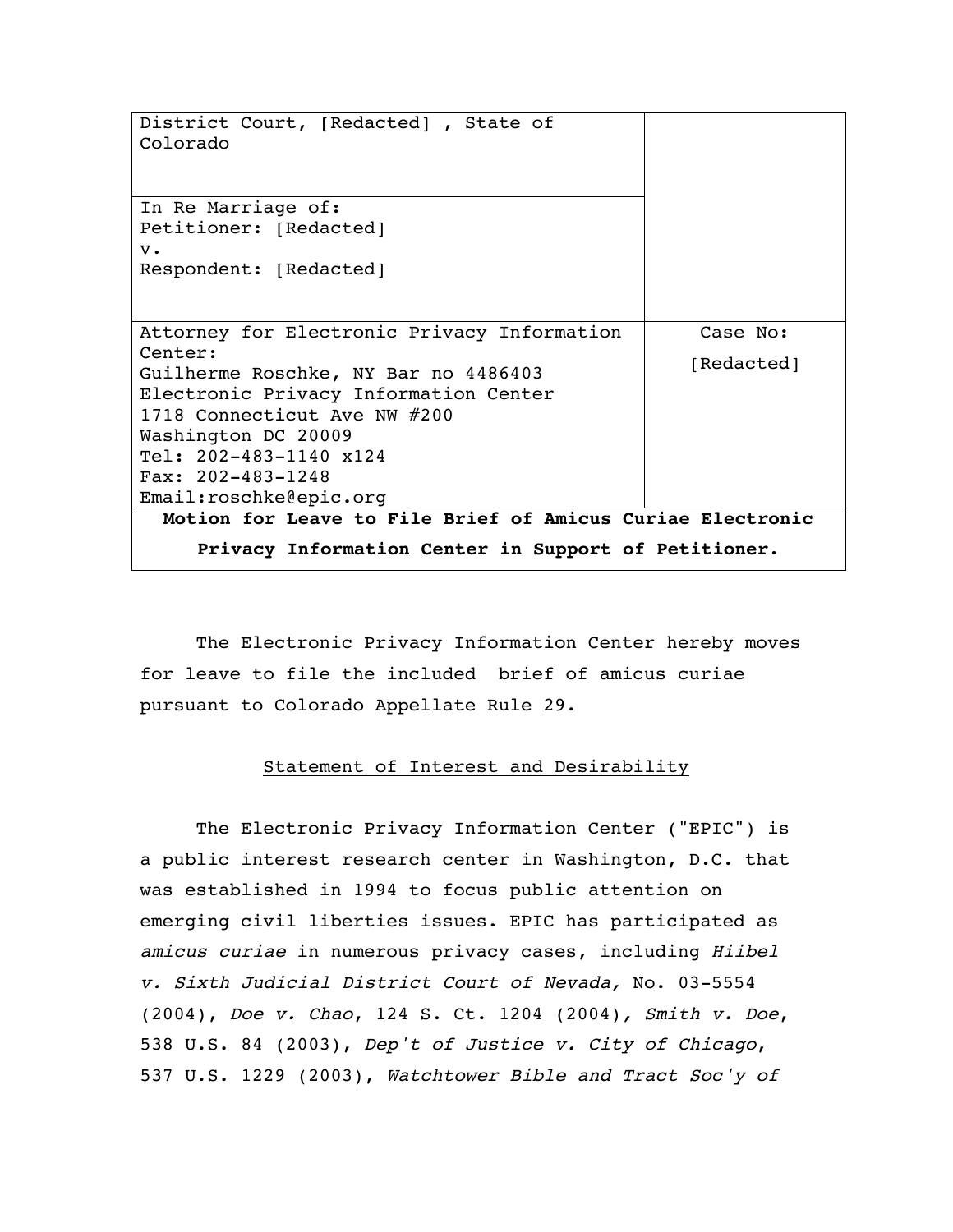N.Y. Inc. v. Vill. of Stratton, 536 U.S. 150 (2002), Reno v. Condon, 528 U.S. 141 (2000).

EPIC files this brief to inform the court of the growing public policy support for the privacy of telephone record information, as reflected in a recent order of the Federal Communications Commission and recent Acts of Congress, as well as the range of privacy interests that are implicated by the Magistrate's Order for the production of cell phone records.

EPIC respectfully requests to present this information to the court via e-filing and service accomplished by counsel for the petitioner.

Respectfully Submitted,

Electronic Privacy Information Center

 $BY:$ 

Guilherme Roschke NY Bar no:4486403 Attorney for Electronic Privacy Information Center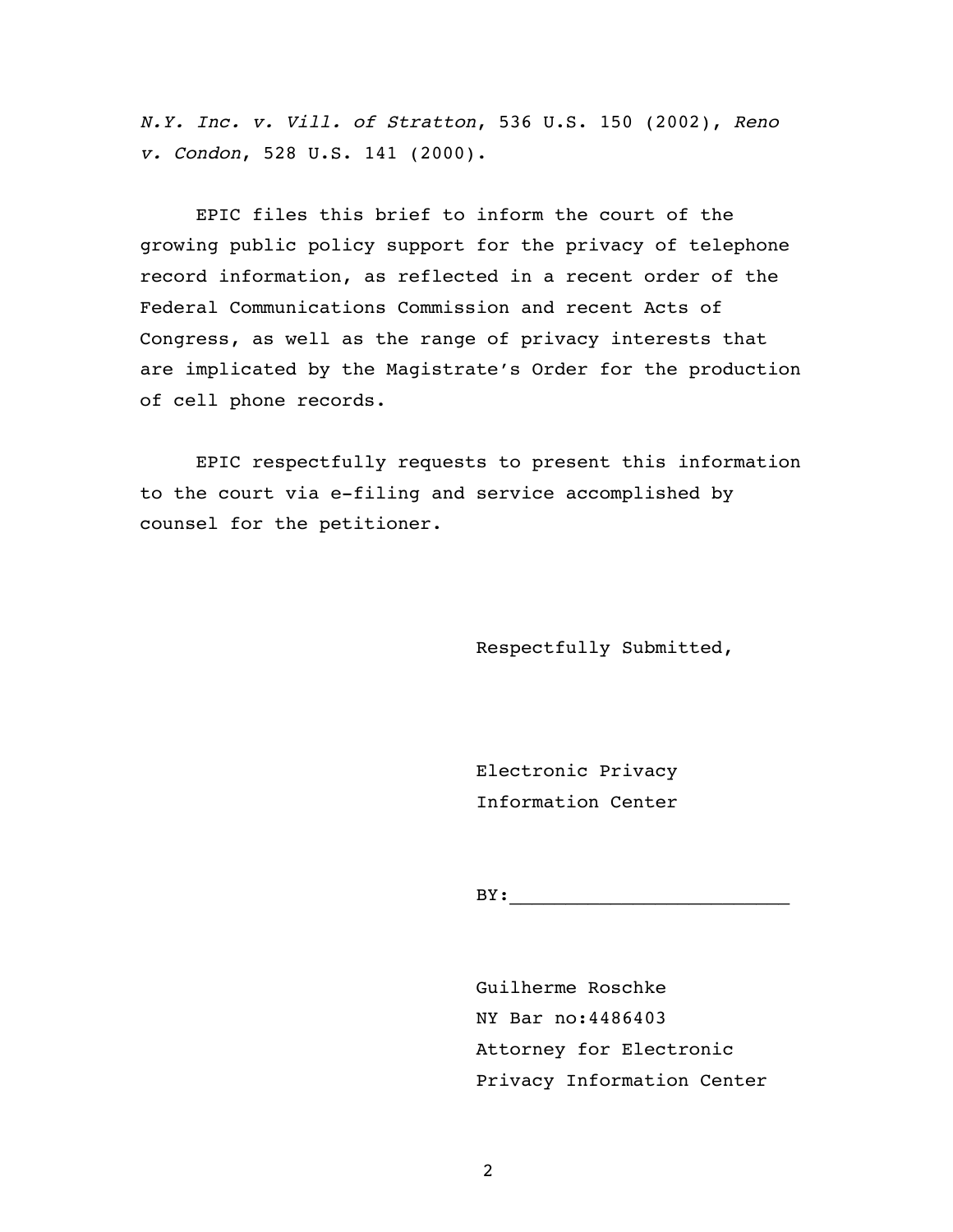1718 Connecticut Ave NW #200 Washington DC 20009 Tel: 202-483-1140 x124 Fax: 202-483-1248 Email:roschke@epic.org

(to be e-filed and served on respondent by attorney for petitioner)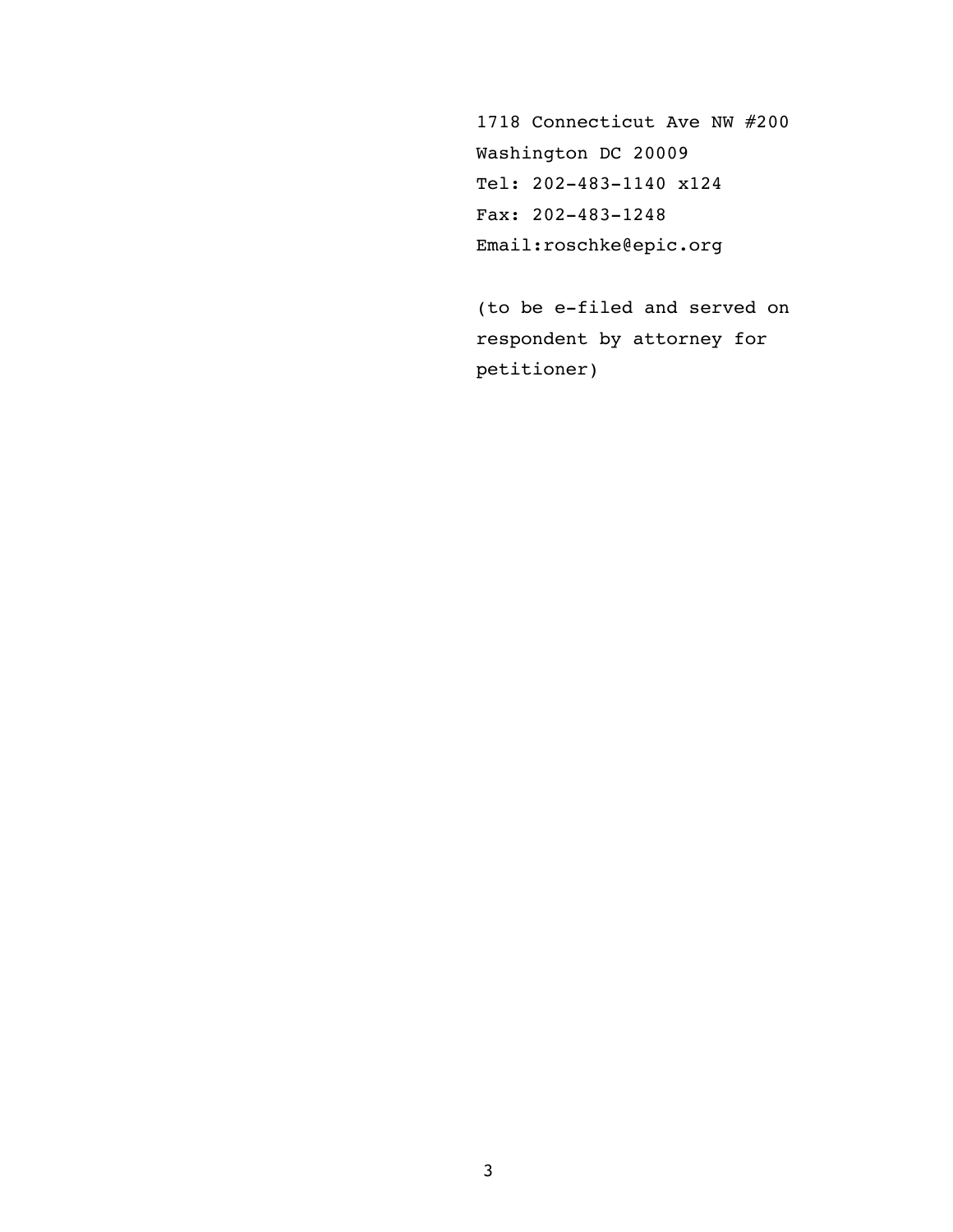| District Court, [Redacted], State of<br>Colorado             |            |
|--------------------------------------------------------------|------------|
| In Re Marriage of:                                           |            |
| Petitioner: [Redacted]                                       |            |
| $V$ .                                                        |            |
| Respondent: [Redacted]                                       |            |
|                                                              |            |
| Attorney for Electronic Privacy Information                  | Case No:   |
| Center:                                                      | [Redacted] |
| Guilherme Roschke, NY Bar no 4486403                         |            |
| Electronic Privacy Information Center                        |            |
| 1718 Connecticut Ave NW #200                                 |            |
| Washington DC 20009                                          |            |
| Tel: 202-483-1140 x124                                       |            |
| Fax: $202-483-1248$                                          |            |
| Email:roschke@epic.orq                                       |            |
| Brief of Amicus Curiae Electronic Privacy Information Center |            |
| in Support of Petitioner                                     |            |

### Summary of the Argument

There is a strong and growing public policy consensus that recognizes the heightened privacy interest of telephone records and seeks to limit the circumstances under which such records may be disclosed. Moreover, recent actions by the Federal Communications Commission and the U.S. Congress protect not just a general privacy interest in these records, but also recognize the physical and emotional safety needs of the subjects of these records. These developments are relevant to the Court's considerations in this matter.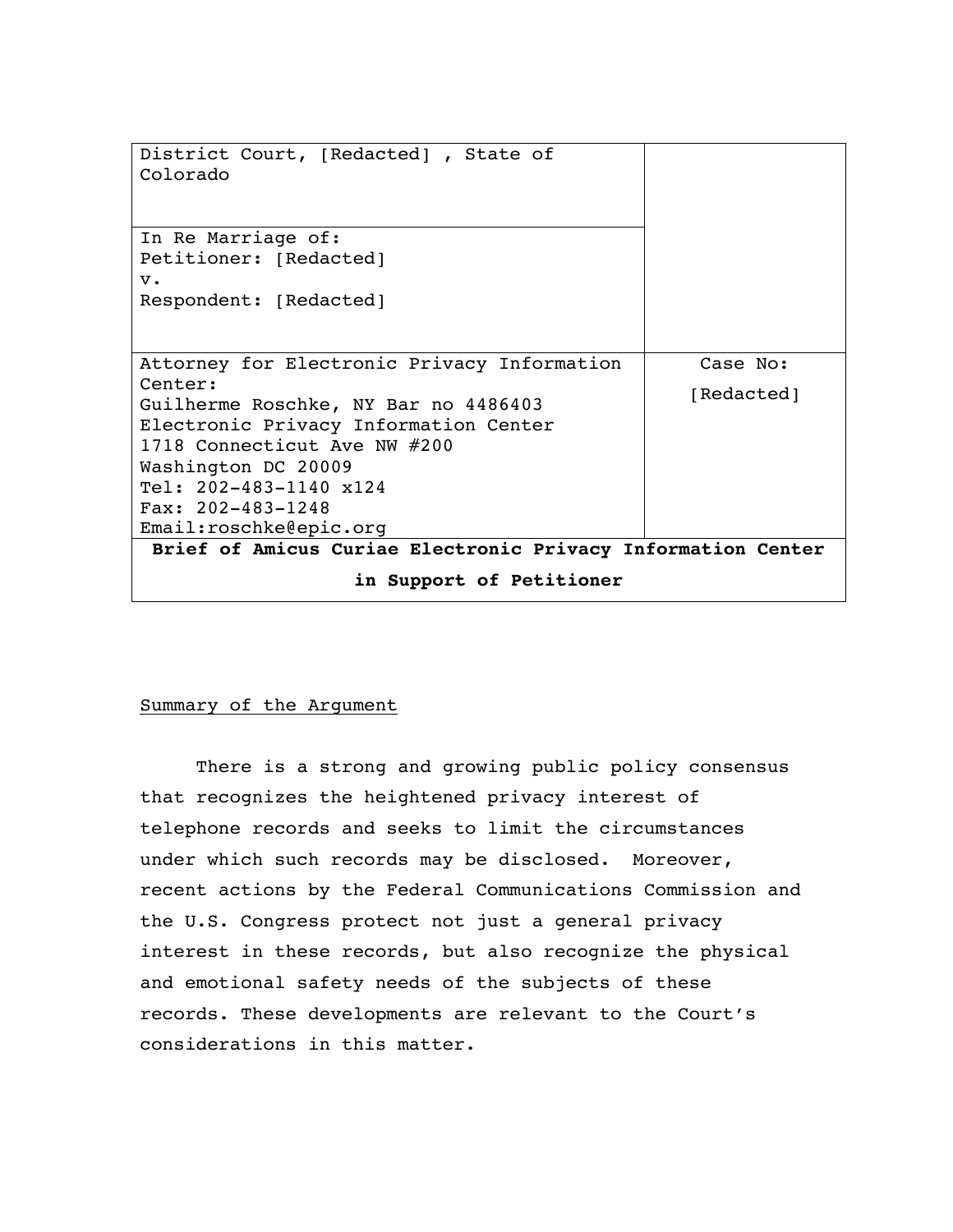Courts are to employ a balancing test when resolving discovery issues. Leidholt v. District Court in and for City and County of Denver,  $619$  P.2d 768, 770 (Colo. 1980). The Court "may make any order which justice requires to protect a party or person from annoyance, embarrassment, oppression, or undue burden or expense . . . ." C.R.C.P 26(c). Specifically concerning privacy and confidentiality, courts are to engage in a three part balancing test: "(1) whether the individual has a legitimate expectation of nondisclosure; (2) whether disclosure is nonetheless required to serve a compelling sate interest; and (3) where a compelling state interest necessitates disclosure of otherwise protected information, how disclosure may occur in a manner which is least intrusive with respect to confidentiality." Corbetta v. Albertson's, Inc., 975 P.2d 718, 720-221 (Colo. 1999).

Amicus EPIC therefore respectfully requests that this Court reverse the Magistrate's Order and grant Petitioner's motion for a protective order where Respondent has sought "Any and all documentation of [Petitioner's] cell phone records, including but not limited to names, dates, and numbers, for the past five years."

#### EPIC's Interest in Protecting Telephone Records.

A substantial amount of EPIC's work has been directed at defending the privacy of telephone records. See EPIC's Page on the Illegal Sale of Phone Records, http://www.epic.org/privacy/iei/. EPIC has filed a successful petition to the Federal Communications Commission (FCC) concerning the illegal sale of telephone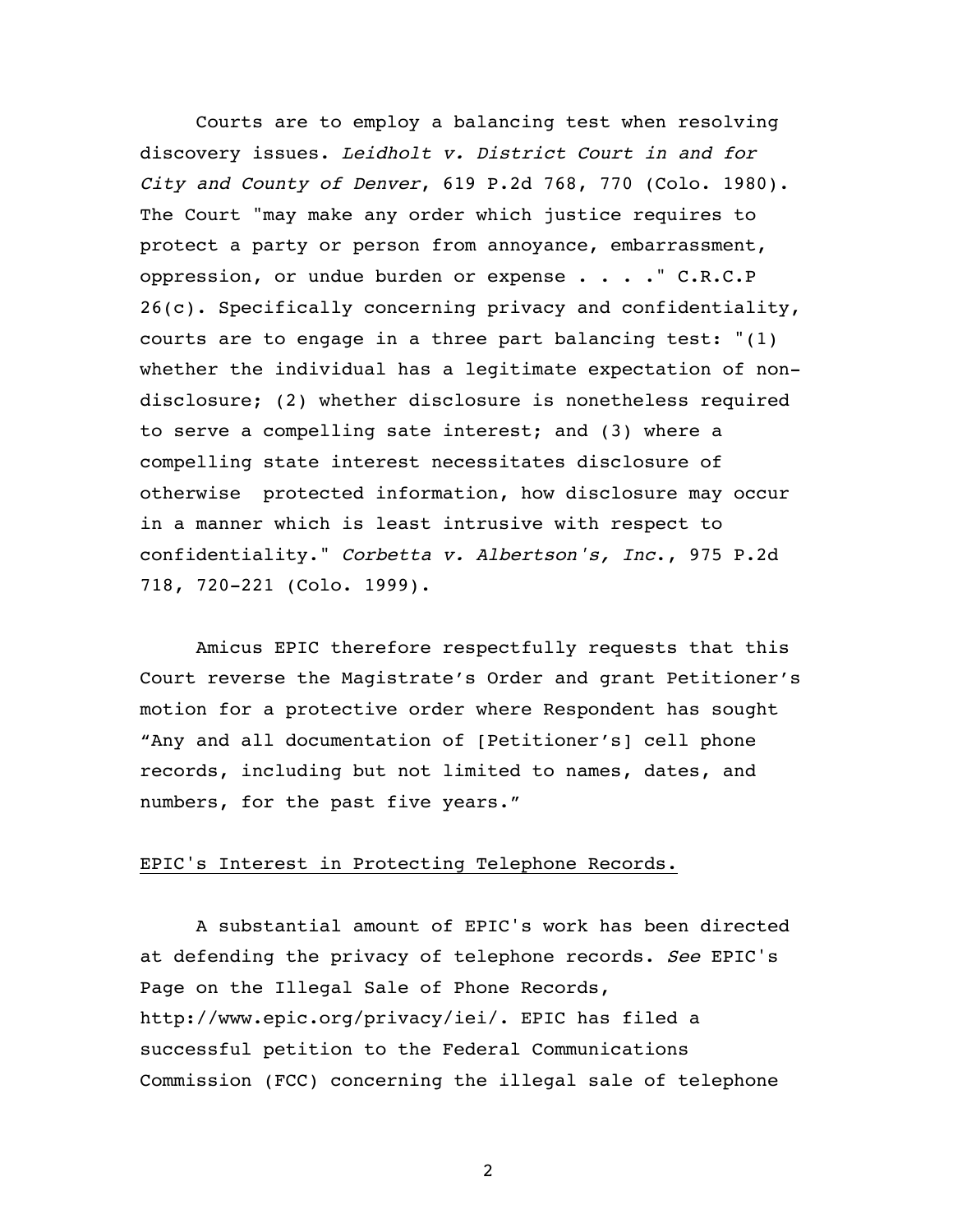records. In re Implementation of the Telecommunications Act of 1996, Petition of the Electronic Privacy Information Center for Rulemaking to Enhance Security and Authentication Standards for Access to Costumer Proprietary Network Information, CC Docket No. 96-115 (Aug. 30, 2005), http://epic.org/privacy/iei/cpnipet.html. The FCC has responded to our petition with a new order and proposed rulemaking, discussed below, that established new limitations on the disclosure of information of the type at issue in this matter,.

In Conboy v. AT&T, 241 F. 3d 242 (2d Cir, 2002), a case concerning the disclosure of unlisted number, home address and telephone billing information, we argued that courts have recognized the harm that flows from the unauthorized disclosure of personal information and have expanded privacy protections in response to new threats to this fundamental right. Brief for Electronic Privacy Information Center as Amici Curiea Supporting Appellants, http://www.epic.org/privacy/consumer/conboy\_brief.html.

In our efforts to defend the privacy of telephone records from unauthorized access, EPIC has recognized the importance of the neutral review offered by judicial process. See eq. Letter to Senator Bowen from Electronic Privacy Information Center on SB 1666, (Apr. 24, 2006) http://www.epic.org/privacy/iei/sb166632406.html. We therefore respectfully urge this Court, as part of the Corbetta review, to consider recent developments that underscore the privacy interest that an individual has in restricting the disclosure of telephone record information.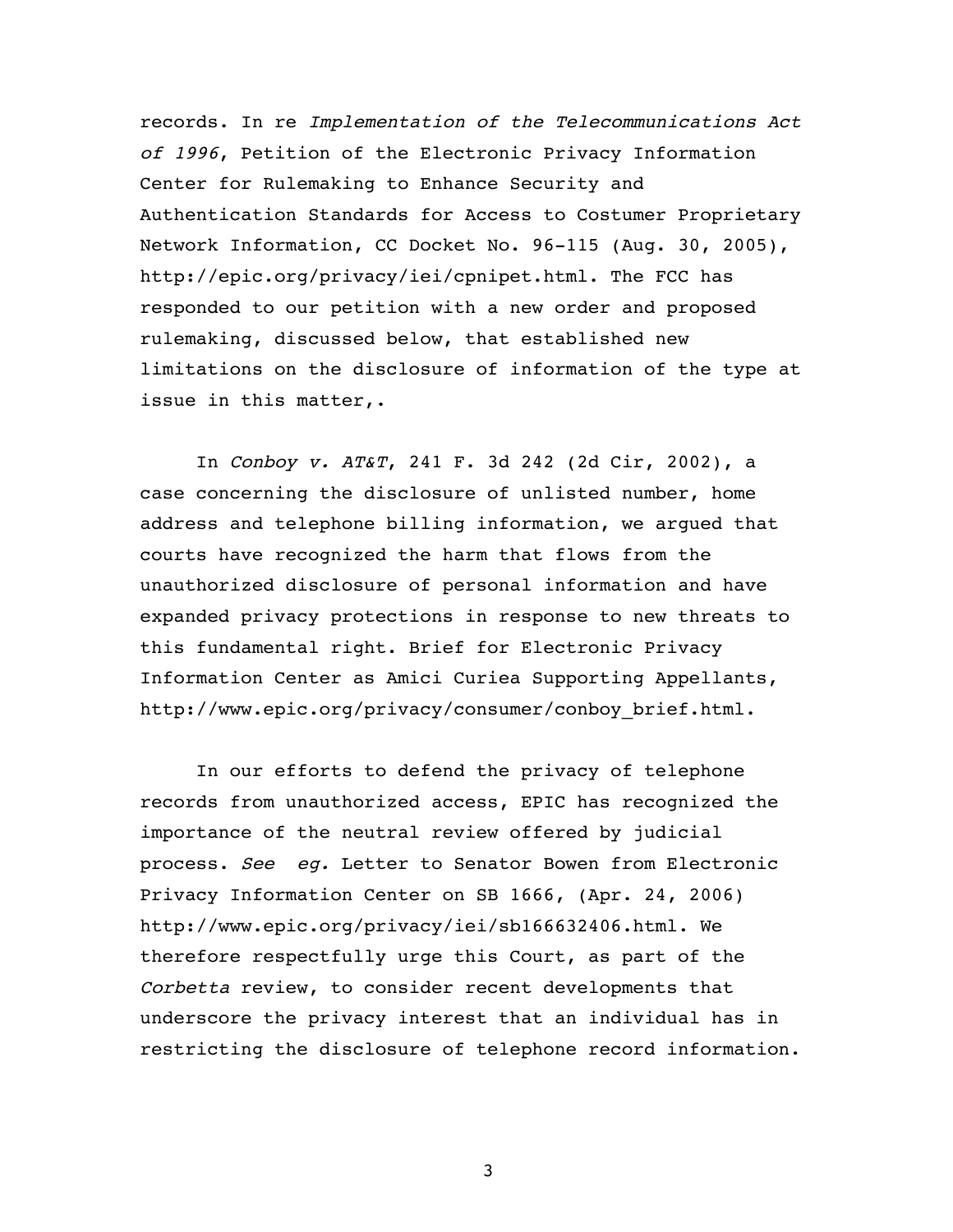## A Recent FCC Order Recognizes the Privacy Interest In Telephone Records and Promotes Individual Control.

Section 222 of The Telecommunications Act of 1996 requires telecommunications carriers to protect the confidentiality of proprietary information of and relating to its costumers. 47 U.S.C. § 222(a). Elevated protection is provided for Costumer Proprietary Network Information  $(CPNI)$ . Id. at § 222(c)(1). CPNI includes among other things, the calling records of incoming and outgoing calls. Id. at  $\S$  222(h)(3). Specifically, carriers that receive CPNI by virtue of providing a telecommunication service may only use, disclose, or permit access to this CPNI for the provision of the telecommunication service or other services necessary or used in the provision of the telecommunications service. Id. at  $\S$  222(c)(1).

In taking regulatory action to carry out the mandates of § 222, the Federal Communications Commission (FCC) recently strengthened its privacy rules by proposing new safequards. In re Implementation of the Telecommunications Act of 1996: Telecommunications Carriers' Use of Customer Proprietary Network Information and Other Information; IP-Enabled Services, Report and Order and Further Notice of Proposed Rulemaking, FCC 07-22 (April 2, 2007), http://hraunfoss.fcc.gov/edocs\_public/attachmatch/FCC-07- 22A1.pdf. EPIC had previously filed a complaint with the FCC, and it was EPIC's petition that led to this order. Id. at 3.

The FCC's order included a significant change in the protection of telephone records, recognizing the need for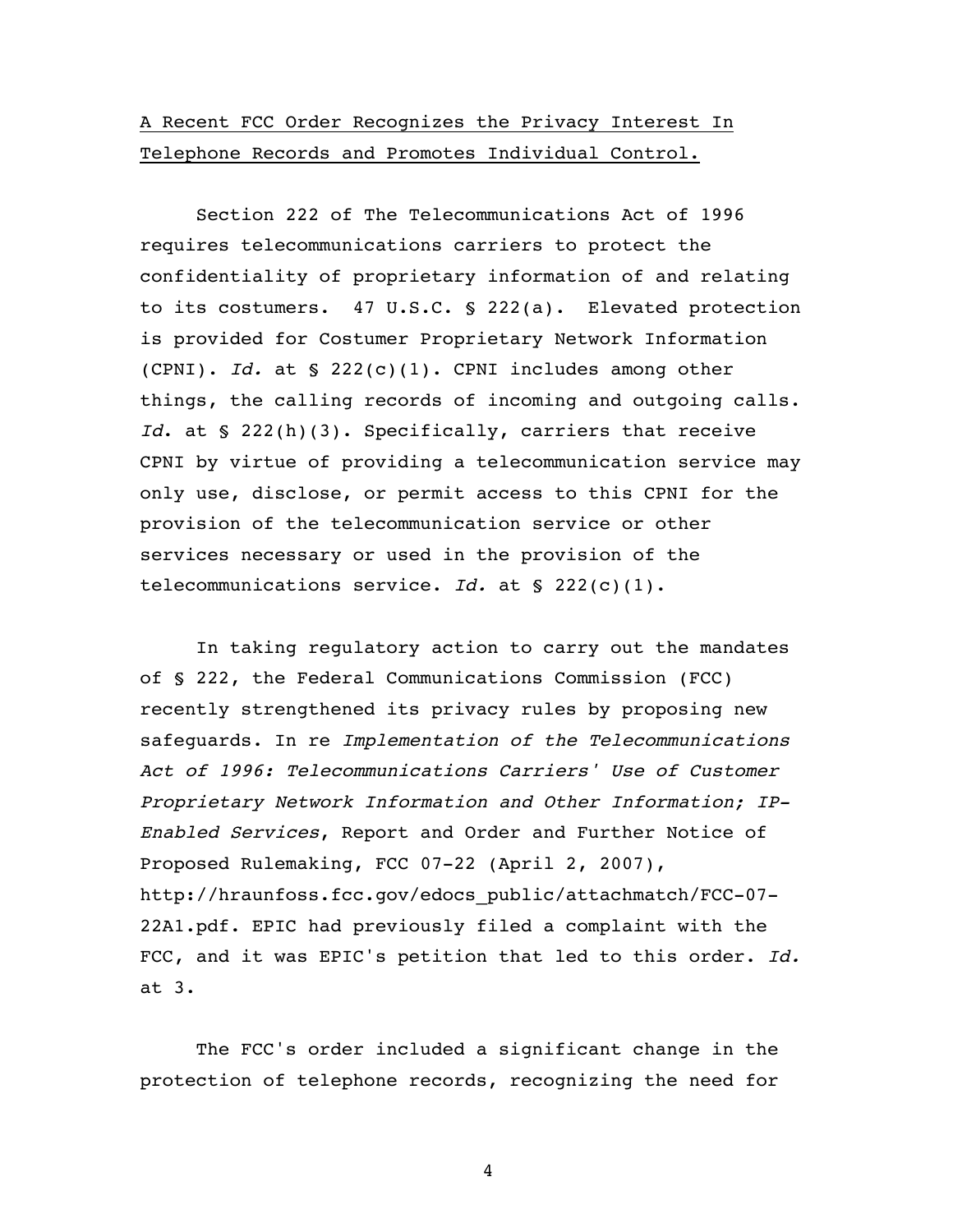individuals to control their own records. The order mandated that carriers change from an "opt-out" to an "optin" policy for the disclosure of records to joint venture partners and contractors. Id. at 22. Among the specific findings is that opt-in "directly and materially advances privacy and safety interest by giving customers direct control over the distribution of their private information." Id. at 25. Though the FCC's order is heavily aimed at "pretexting" of consumer of consumer information, they note that the purpose is to stop all forms of unauthorized disclosure: "Unauthorized disclosure of CPNI by any method invades the privacy of unsuspecting consumers and increases the risk of identity theft, harassment, stalking, and other threats to personal safety." Id. at 26.

The statements of the FCC commissioners demonstrate a strong public interest in protecting the privacy of telephone records. In a statement accompanying the Order, FCC Chairman Kevin J. Martin wrote "[t]he unauthorized disclosures of consumers' private calling records is a significant privacy invasion." Id. at 95. Commissioner Michael J. Copps stated "[f]ew rights are as fundamental as the right to privacy in our daily lives, but this cherished right seems under almost constant attack. As recent abuses by unscrupulous data brokers and others illustrate, the Commission's existing customer proprietary network information (CPNI) rules have not adequately protected individual privacy." Id. at 96. Commissioner Jonathan Adelstein declared "[t]hrough this proceeding, we address an issue of immediate personal importance to American consumers, the protection of sensitive information that telephone companies collect about their costumers."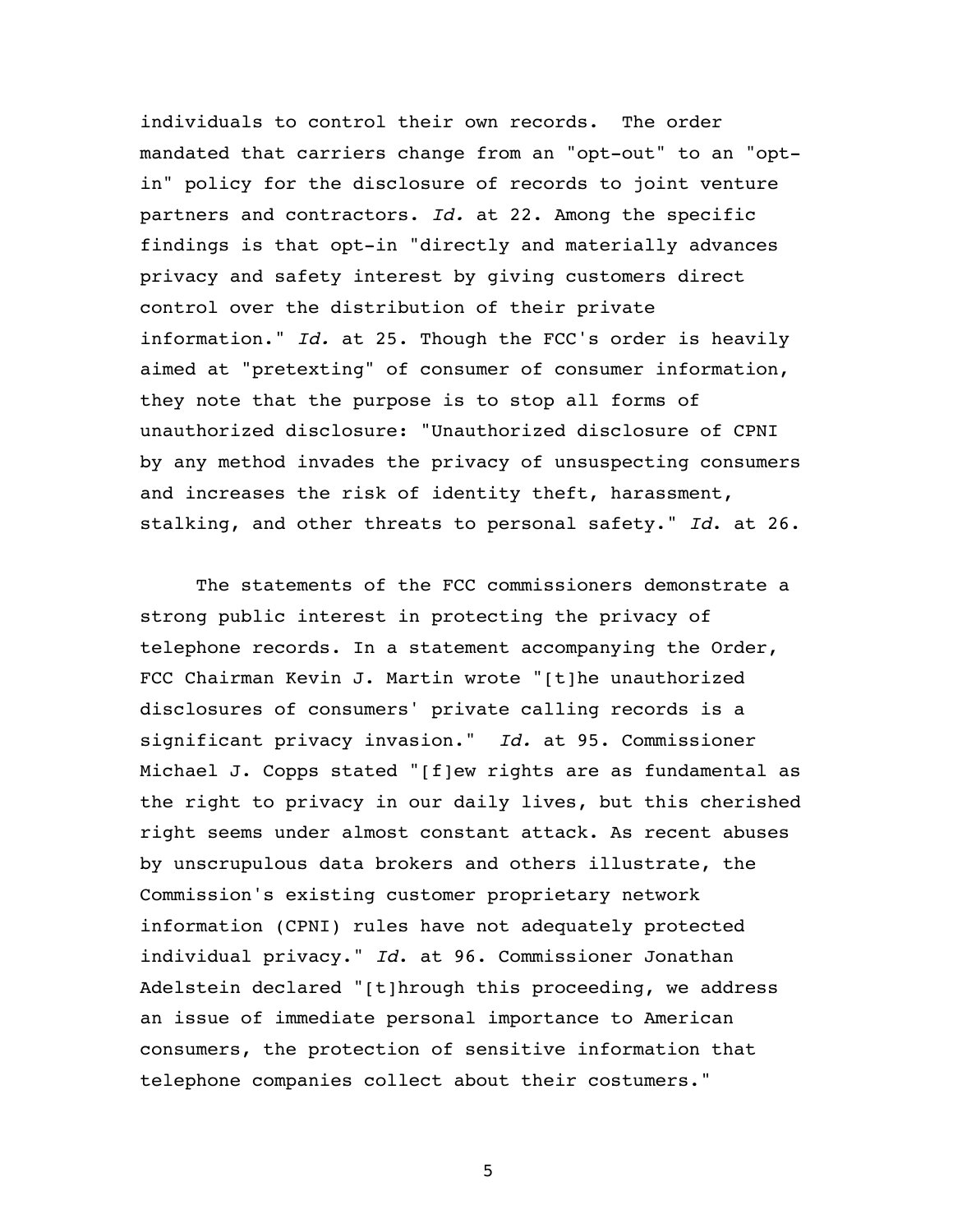# Congress Has Recently Issued Findings and Enacted Legislation on the Protection of Telephone Records

Congress recently strengthened the privacy of telephone records information with the enactment of the Telephone Records and Privacy Protection Act of 2006. Pub. L. No. 109-476, 120 Stat. 3568 (2007) (codified at 18 U.S.C. § 1039). The Act criminalized the pretexting of telephone records. Id. at 3569,  $\S$  3(a). The Act also criminalized was the sale, transfer and receipt of confidential records accessed via such pretexting. Id. at §§ 3(b), 3(c). Congress found that personal data can be valuable to criminals. Id. at 3568, § 2(1). Significantly, Congress also found that these disclosures do not just threaten privacy, they are used to further domestic violence and stalking, and otherwise compromise the safety of individuals.  $Id.$  at § 2(5).

### The Violence Against Women Act Recognizes the Value of Being Free From Tracking.

The Violence Against Women Act Reauthorization expanded the definition of criminal stalking to recognize that access to personal information such as telephone records creates specific risks of harm. The Act added to the definition of stalking "plac[ing] under surveillance with intent to kill, injure, harass, or intimidate another person." Pub. L. No 109-162, 119 Stat. 2960, 2987, § 114(a) (2005) (providing new language for 18 U.S.C. § 2261A).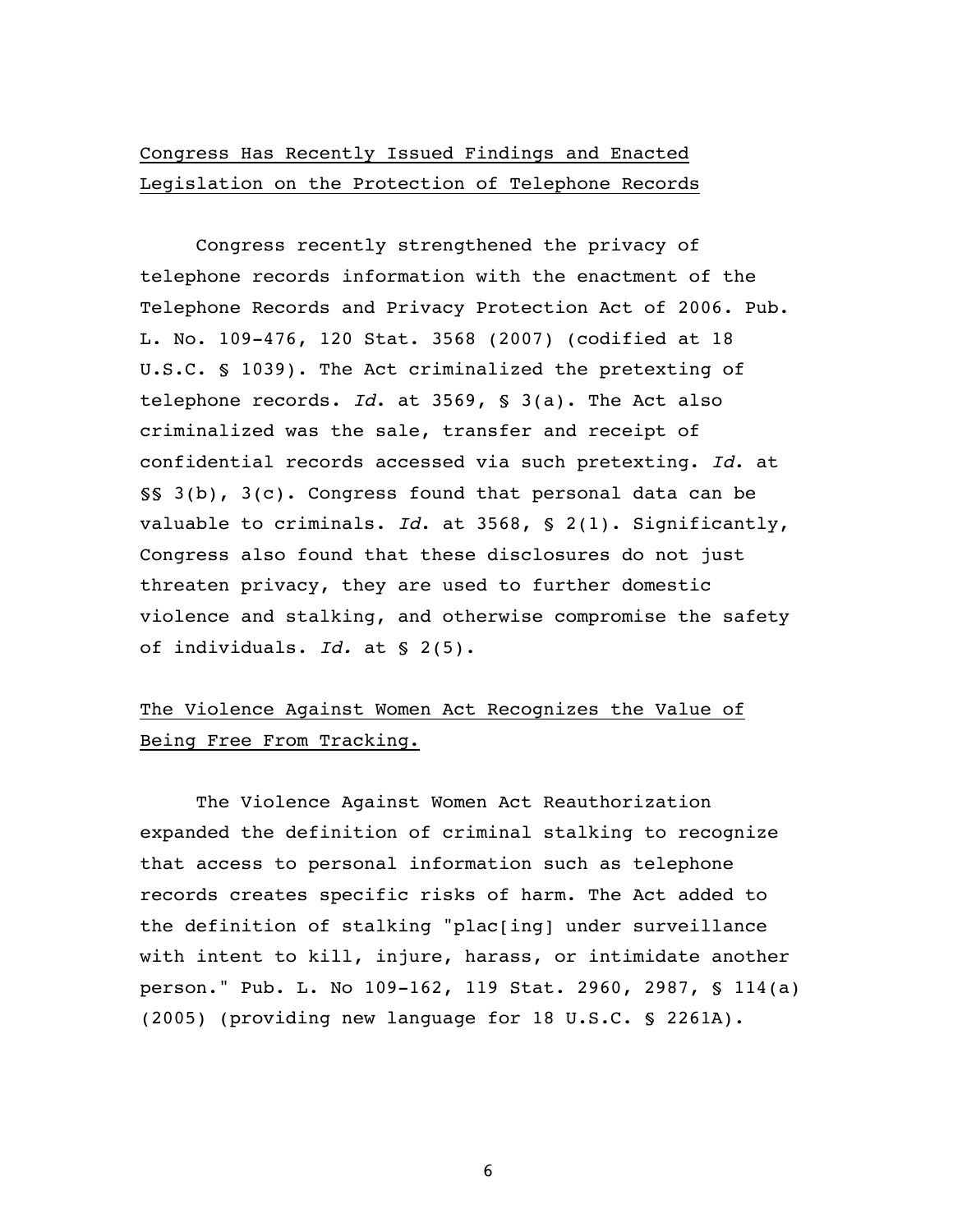This significant change recognizes the privacy interest one has in most of their daily activities, even if carried out in public. The change recognizes that surveillance can be used for, and can cause, harassment and intimidation. It recognizes that placing someone under scrutiny and observation can be used to harass and intimidate. Besides the general anxiety and discomfort that surveillance can cause, in instances of stalking it creates a direct fear for one's physical safety, and for the safety of relationships that the surveillance exposes.

# Colorado Law on Stalking also Protects Individuals from Surveillance:

Colorado law on stalking punishes one that "Repeatedly ... places under surveillance ... in a manner that would cause a reasonable person to suffer serious emotional distress and does cause that person . . .to suffer serious emotional distress" with the requisite intent. Colo. Rev. Stat. §18-9-111(4)(b)(III) (2007). A court addressed this definition in the example of defendant that used a Global Positioning System (GPS) device to track the movements of his victim's car. People v. Sullivan, 53 P.3d 1181 (Colo. Ct. App. 2002). The court noted that the legislature had "the goal of encouraging and authorizing effective intervention before stalking can escalate into behavior that has even more serious consequences." Id. at 1183-84. Surveillance of communication raises the same concern of early intervention as communication surveillance reveals a person's contacts, friends and associates.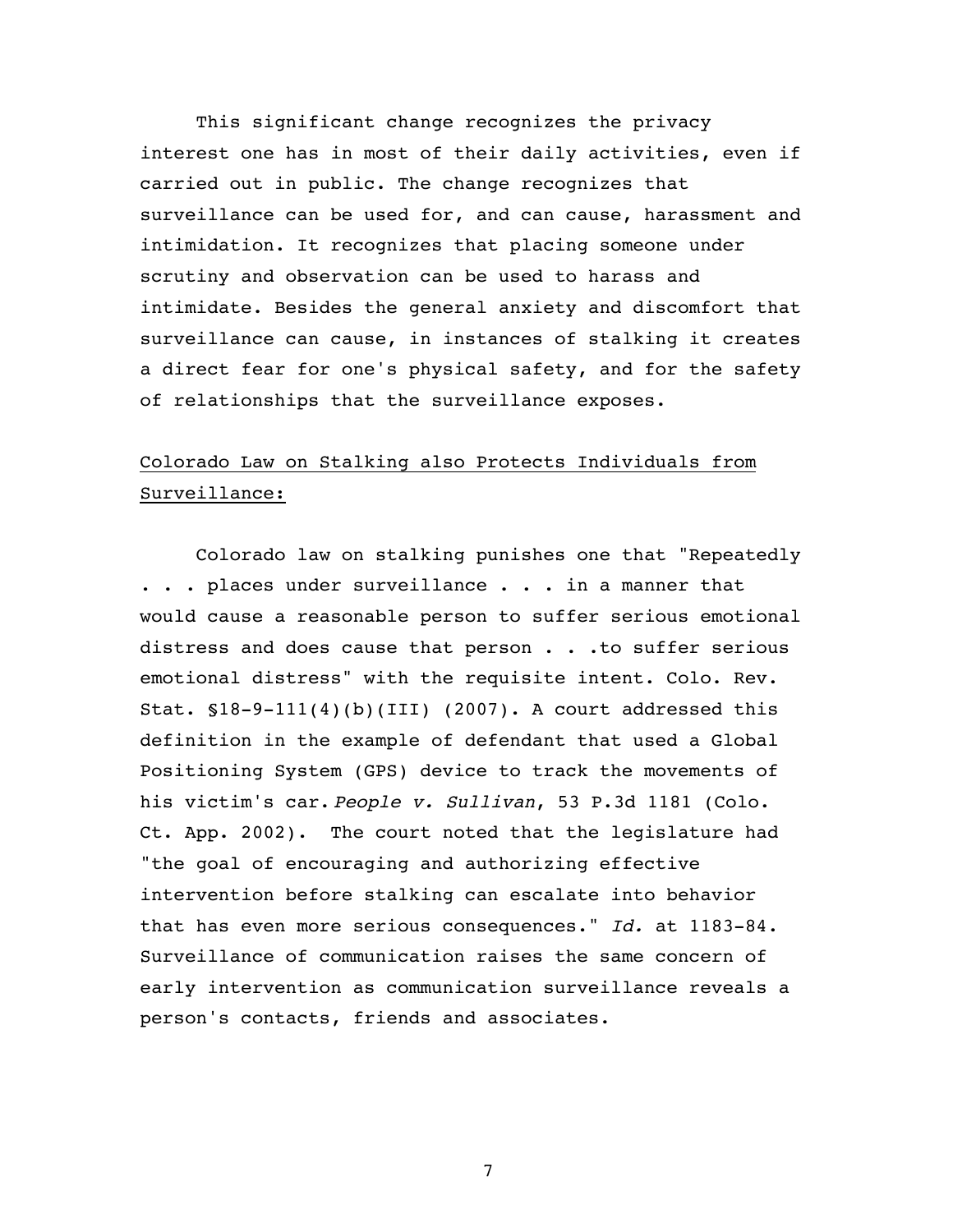# Privacy Interests Include Security and Use Limitation, Not Just Confidentiality.

Privacy policy is also concerned with maintaining data securely and limiting secondary uses. These two principles are part of the five principles of Fair Information Practices, first developed in the 1970's:

- There must be a way for an individual to prevent information about him obtained for one purpose from being used or made available for other purposes without his consent.
- Any organization creating, maintaining, using or disseminating records of identifiable personal data must assure the reliability of the data for their intended use and must take reasonable precautions to prevent misuse of the data.

U.S. Dep't of Health, Educ. & Welfare, Records, Computers and the Rights of Citizens: Report of the Secretary's Advisory Comm. On Automated Personal Data Systems, 41-42 (1973)

In other words, data requested for a specific purpose should be used only for that purpose, with some meaningful way that the subject of the data can guarantee that this purpose limitation. Furthermore, those holding or collecting data on individuals are responsible for keeping this data secure and correct.

These principles are directly implemented in public policy. The FCC Order described above contains detailed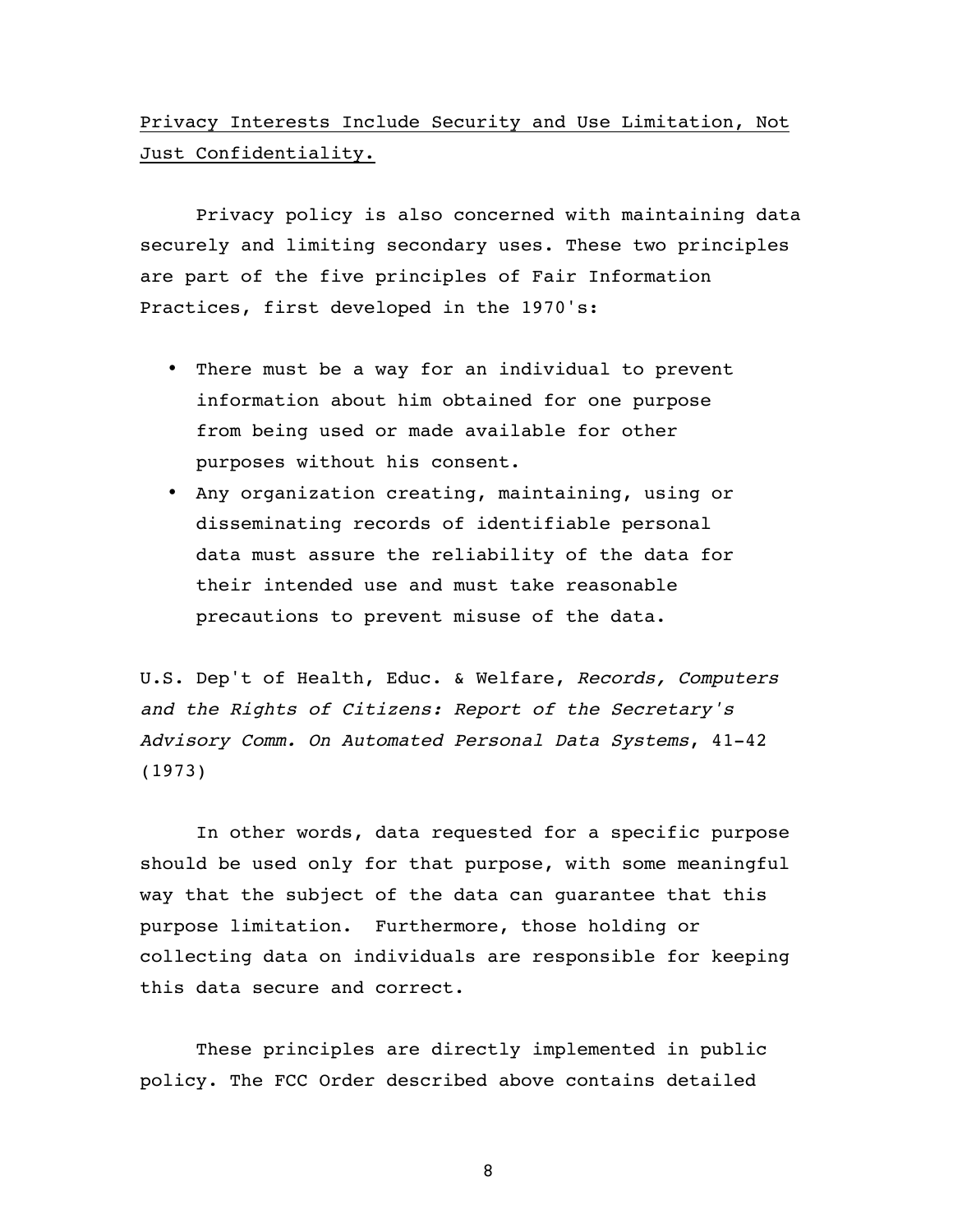regulations for the steps telecommunications carriers must take to keep data secure. The Federal Trade Commission (FTC) has also used its unfairness and deception authority to maintain data security. See Federal Trade Commission, Privacy Initiatives: Unfairness and Deception, Enforcement, http://www.ftc.gov/privacy/privacyinitiatives/promises\_enf. html (listing FTC enforcement actions against businesses that fail to maintain costumer data secure from breach and disclosure).

Policy also reflects a will to prevent secondary uses. As mentioned above, the Telecommunications act requires that carriers that receive CPNI by virtue of providing a telecommunication service may only use, disclose, or permit access to this CPNI for the provision of the telecommunication service or other services necessary or used in the provision of the telecommunications service. 47 U.S.C.  $\S 222(c)(1)$ . This reflects the principle that the data collection is legitimate for a given purpose, and disclosure should be seen in the context of the purpose of the disclosure.

#### Conclusion:

There is a strong and growing public policy towards the protection of telephone records. This policy recognizes the sensitivity of this information to individuals. Secondly, preventing someone from tracking one's daily life and communication is a recognized interest whose violation can cause emotional harm. Lastly, ones privacy interest in data is not limited to simply maintaining it confidential from a given party, but also includes other concepts such